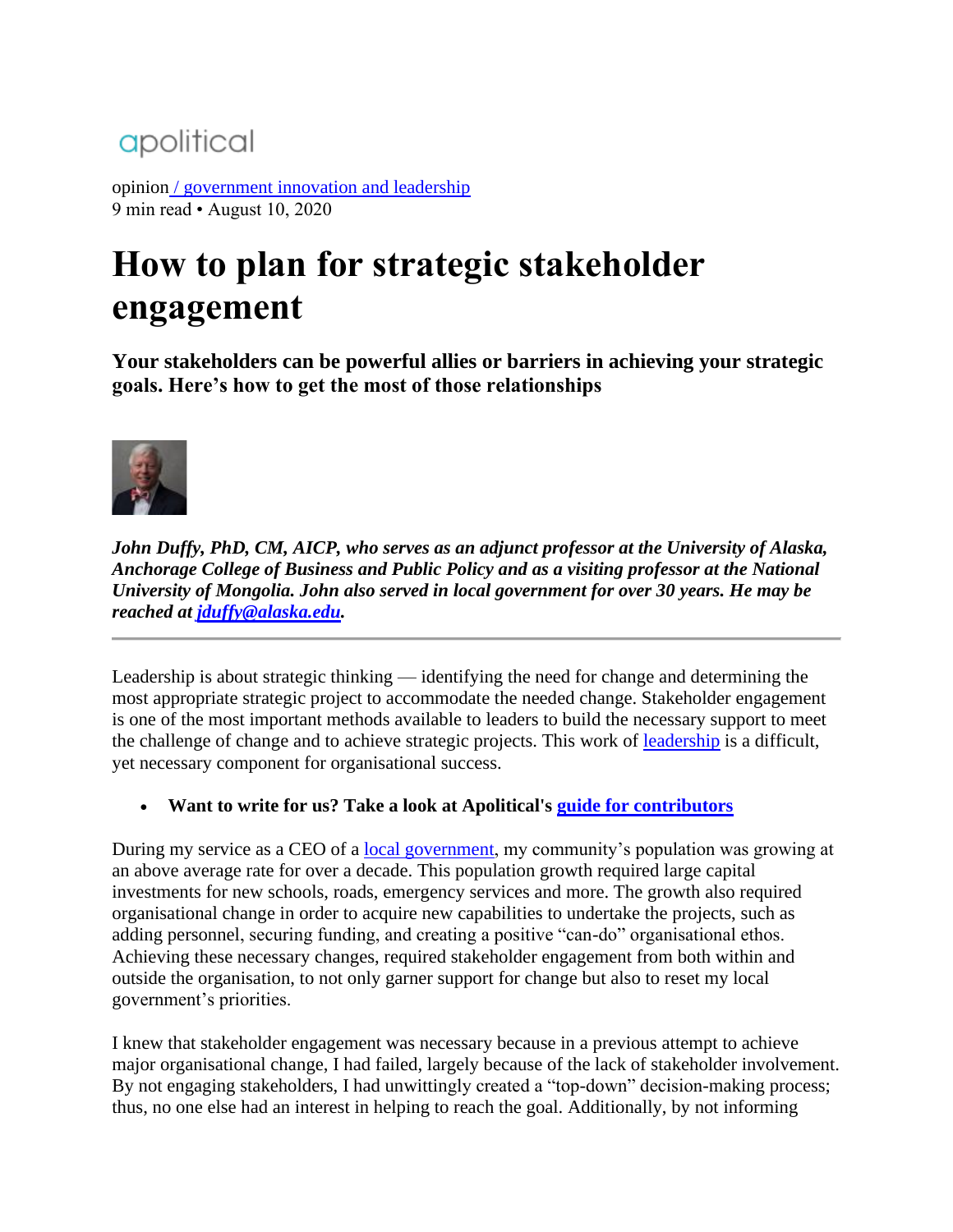stakeholder groups, misinformation cascaded through the community, creating mistrust. My effort ultimately failed. I learned the hard way that stakeholder engagement is vital to success.

#### **An answer to your question**

Let's begin by first defining what is meant by strategic project. A strategic project is an endeavour that is intimately linked to the organisation's future success and viability. Strategic projects have the ability to alter the community for very long periods of time or seek long-term improvements to the community's socio-economic well-being.

It is an undertaking that answers the question, "What is the purpose of our strategic goal?"

Whether you are able to reach your strategic goal is, at the end of the day, a question of people. You need the right people on your team, doing the work, but you also need to make sure your stakeholders are on board or at the very least don't work against you.

#### **Stakeholder engagement efforts should be undertaken only after careful consideration and establishing a willingness to assign the necessary human and financial resources to the effort**

Stakeholder engagement provides an important opportunity to communicate the purpose of your project, generate creative solutions and outcomes while also identifying potential pitfalls and how they may be avoided.

Stakeholder engagement also has the potential to build trust, provide [transparency](https://apolitical.co/en/solution_article/a-coalition-of-governments-is-fighting-authoritarianism-with-transparency) and create an opportunity for social learning, all of which may enhance an organisation's ability to achieve success. Stakeholder engagement accomplishes these important purposes because it provides a venue for incorporating the diverse interests and knowledge of the participants.

Designing and implementing a meaningful stakeholder engagement effort is time consuming and requires detailed work. As such, stakeholder engagement efforts should be undertaken only after careful consideration and establishing a willingness to assign the necessary human and financial resources to the effort.

So how best to engage, manage and communicate with stakeholders about strategic projects?

#### **Elements of strategic stakeholder engagement**

It is crucial that a well-thought out plan that addresses how the entire stakeholder process will be managed from beginning to end is developed because stakeholder engagement is a complex undertaking with many interrelated elements.

To do this, first determine the purpose for inviting stakeholder participation. In the case of strategic projects, stakeholders can help determine if the project's goal is appropriate, the ability of the project to achieve the goal, while also evaluating the best method for achieving the goal's purpose. Yet, some items should be off-limits to stakeholder consideration. For instance,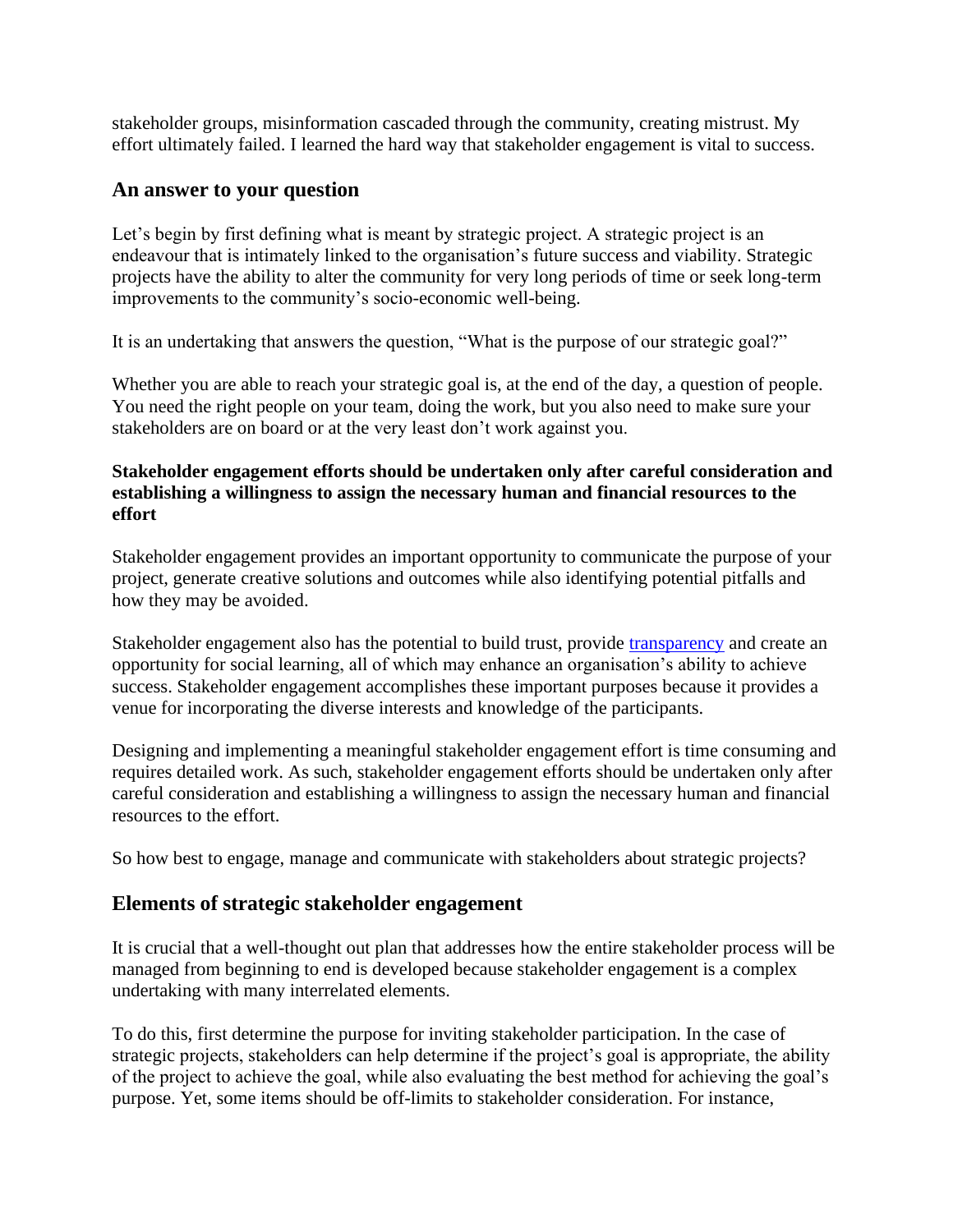identifying the need for change is not a task for stakeholders; rather, it is the task of leadership because most individuals and groups (i.e., stakeholders) resist change. In essence, stakeholders are engaged to determine how best to achieve a strategic project, not to determine if the project should be achieved; that is a different process indeed.

#### **When carefully planned and implemented, stakeholder engagement offers the ability to improve strategic endeavours, improve trust and accountability and enhance success**

In addition, the stakeholder plan should include an evaluation element to articulate what went well, what did not proceed favourably and what should be revised in future efforts.

Even though stakeholder engagement efforts are highly complex, there are basic guidelines that should be followed. Briefly stated, these include:

- 1. Identify all of the stakeholders at the start of the project. Stakeholders can be identified by considering who may be affected by the project by asking the following questions for those who are internal and external to the organisation:
- Who is already directly or indirectly involved with the project?
- Who gains or loses?
- Who will use the project or its deliverables?
- Who has the authority over the project and its outcome?
- Who may provide support?
- Who may cause the project to fail?

Other techniques include conducting a brainstorming session with co-workers or using the snowballing approach where initially identified stakeholders are asked to identify others.

- 2. Recognise the benefits and pitfalls of diversity. Diverse stakeholder groups bring a variety of perspectives to the table which is helpful for identifying problems and solutions. In addition, diversity may also surface opposing viewpoints while also bringing together members of different cultural backgrounds. These two conditions may lead to inappropriate behaviours from those not comfortable working in such an environment. Managing diversity entails ensuring that the policies and practices for having, as well as voicing, various perspectives on an issue are in place while at the same time minimising negative fallouts. Therefore, managing diversity is critical to success.
- 3. Be very clear about boundaries and set them at the very beginning. Critical elements in your plan should include the roles and responsibilities of stakeholders, scheduled deadlines, stakeholder decision-making authority, how participation will occur, how recommendations are developed and agreed upon, and finally how closure for discussion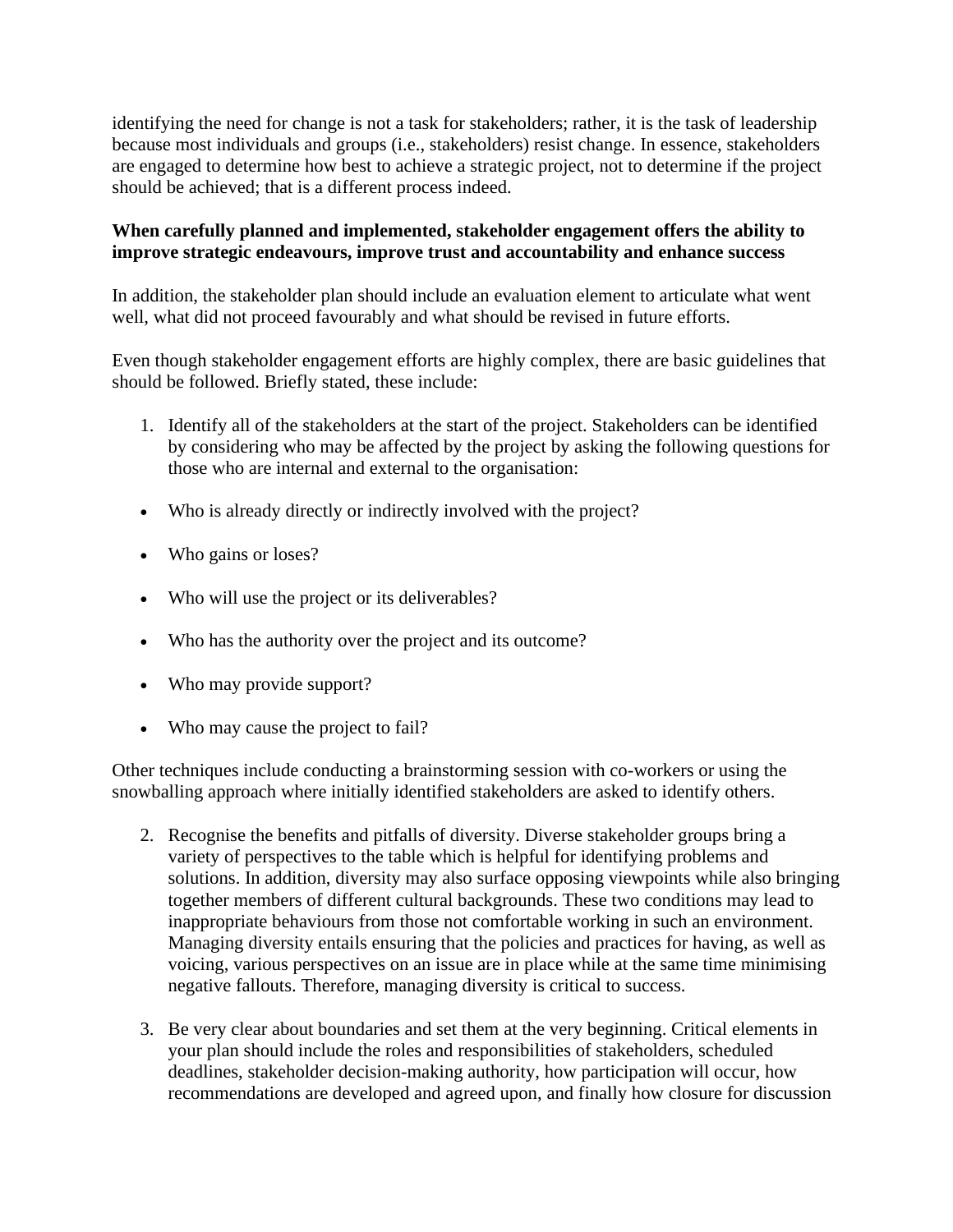items and the entire effort will occur. A lack of clear boundaries is one of the most common causes of a failed stakeholder process because it leads to misunderstandings about roles and responsibilities, and such misunderstandings may lead to distrust. For instance, if you are engaging stakeholders for the purposes of obtaining feedback and suggestions, yet fail to define this boundary, the stakeholders may believe that their participation consists of some co-decision-making authority for selecting the preferred alternative. Thus, if they are not allowed to help select the preferred alternative it may be perceived as a snub or betrayal.

- 4. Develop and implement a communication plan. Ensure that all stakeholder groups are fully and equally informed. The plan should also recognise that different stakeholders may require different forms of communication; newsletters may be sufficient for some while others may desire face-to-face updates.
- 5. Establish a dispute resolution process. Differences of opinion and complaints often arise during the engagement process. To address such matters, a fair and transparent process that includes deadlines for resolutions, should be included in the plan.
- 6. Clearly communicate that external events and decisions may alter the strategic project. Oftentimes, decisions or events external to the stakeholder process alters the scope of the strategic project such as new budget constraints. These uncertainties and their effects should be described early on to avoid stakeholders' disillusionment.
- 7. Regularly remind everyone of key principles. As stakeholder efforts progress, it is typical for stakeholders to forget the original purpose, goals and boundaries of the effort. Therefore, giving stakeholders regular reminders of the effort's purpose, boundaries and key elements is really important.
- 8. Practice active listening. Plans prepare ourselves for future activities. Once we start the activities, however, plans should be revised to adjust to operational realities. Active listening helps us determine what should be revised and when such revisions should occur. Active listening requires full concentration, understanding, responding and also remembering what is being said. Practising active listening will also help lead to more informed communication with stakeholders.
- 9. Be attentive to stakeholder dynamics. The risk of misunderstandings, inappropriate behaviour and power-plays among stakeholder groups may occur. Thus, it is important to monitor group dynamics and intervene as necessary to keep the endeavour moving in a positive manner.

Effectively engaging, managing and communicating with stakeholders on strategic projects is a complex undertaking. Yet when carefully planned and implemented, stakeholder engagement offers the ability to improve strategic endeavours, improve trust and accountability and enhance success. Two examples of stakeholder plans that have most of these elements are: